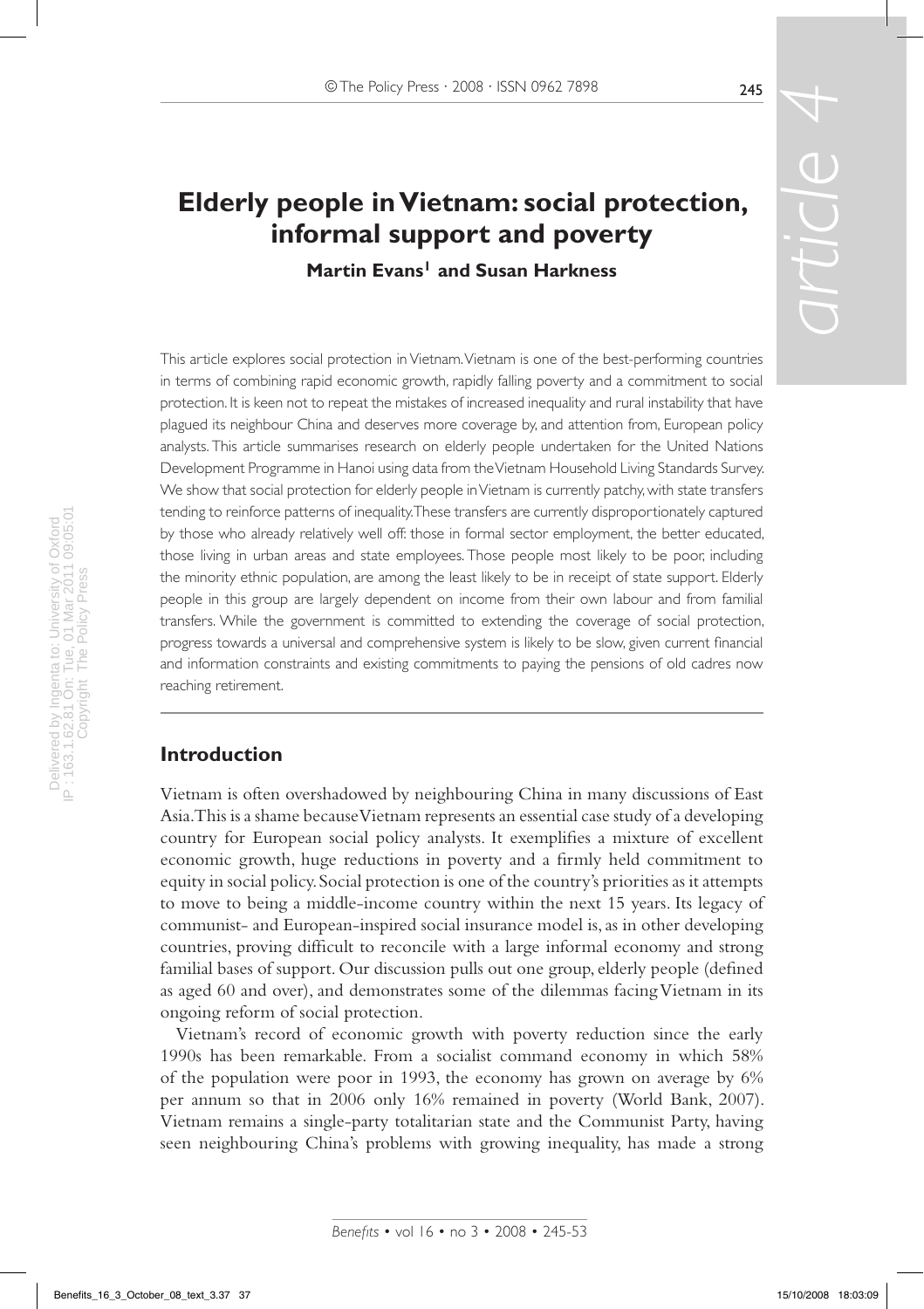commitment to continuing growth while paying attention to the problem of rising inequality. This article summarises research undertaken for the United Nations Development Programme in Hanoi, Vietnam (Evans et al, 2007a, 2007b) using the 2004 Vietnam Household Living Standards Survey (VHLSS). The aim of the underlying research is to raise the profile of empirical evidence in understanding the need for social protection and the consequences of current programmes in order to feed into a better informed and more coordinated approach to policy development and evaluation.

One crucial aspect of the commitment to social development and equity is the creation and expansion of a system of social protection that can cover the whole population for a range of crucial needs and life events. The terminology in Vietnam is peculiar and this approach is called 'universal', meaning comprehensive coverage through a range of compulsory and voluntary insurance, private provision and social assistance, rather than a system based on demogrants. Of course, Vietnam is still a poor country, with average per capita income in 2006 standing at just US\$ 726 (World Bank, 2007). The legacies of protracted war and of the pure state-socialist model still loom large in social policy. There are considerable numbers of war veterans and war disabled who qualify for assistance and transfers, while the pension commitment to old cadres in the Party, civil service and state-owned enterprises, who worked before the introduction of new contributory social insurance pensions, means that large subsidies from the state budget will have to be made into pension funds for a considerable period of time. However, the post-war population has boomed and the majority of the population is young; only around 10% of the population are aged over 60 and over 60% of the population are of prime working age, that is, 16-59 years old.

How does social protection provide for elderly people in Vietnam? For most elderly people, the most important form of day-to-day provision stems from their own economic activity, alongside benefits from co-residing with adult children (married sons in particular) and informal transfers from family members. While state transfers exist, their coverage is limited and skewed to specific groups, with only a minority in receipt of them.

When we bring together all the evidence and stand back from the overlapping and interweaving provision of informal and formal support for elderly people in Vietnam we find two clear conclusions that fit oddly together. First, households that contain elderly people have, on average, slightly higher incomes than households that do not (Evans et al, 2007b). Second, the risk of poverty in Vietnam, when estimated using multivariate regression, shows an independent additional risk at the margins of 4% if there is an elderly person in the household (Evans et al, 2007a, p 52). The remainder of this article explains how these two apparently contradictory findings come about.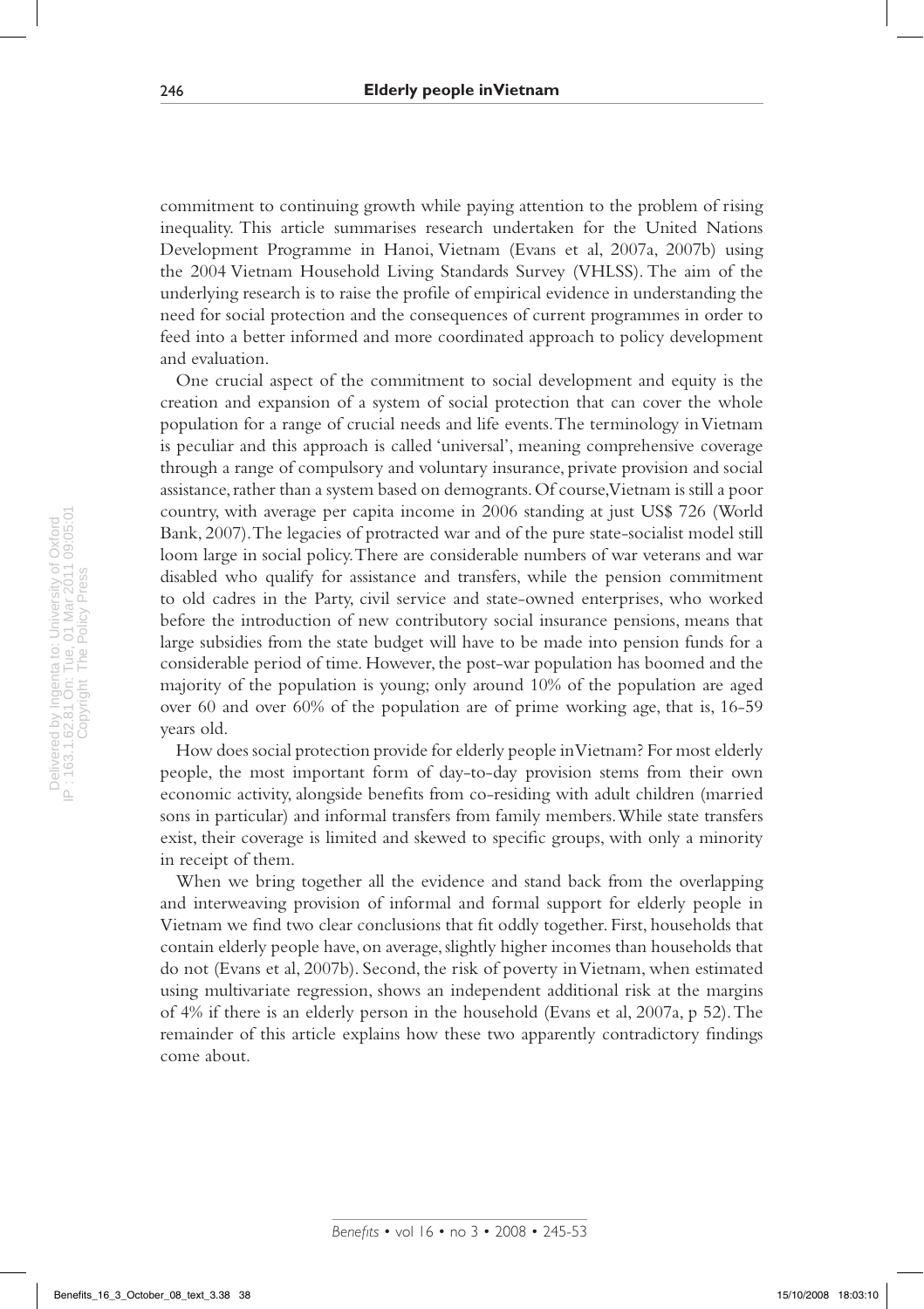#### **Economic activity and household formation**

Being elderly and being retired are not synonymous in most developing countries, including Vietnam. The large informal sector means that economic activity in household businesses and agricultural production is still the major source of income for Vietnamese families. This means that elderly people both continue to be economically active until quite late in life and also play a large role in household duties that enable others to be more economically productive. When we consider the total hours of household work undertaken alongside hours of economic activity, elderly people perform 40% of all hours in household work and 20% of all household work hours when they co-reside with their adult children. If these households also contain grandchildren, the contribution of elderly members is 26% of total hours of household work and over 10% of household hours on economic activity (Evans et al, 2007b).

Underlying these important contributions to economic and social welfare is the fact that elderly people continue to be economically active during old age. Sixty % of men aged 70 and 35% of 75-year-olds work. The steep fall, from 50% to 30%, between the ages of 70 and 75 is mostly due to lower levels of agricultural work, with formal waged employment falling over the same age range from just 6% to only 2%. Elderly women have largely similar employment rates at the onset of old age at 60, but these fall more gradually with age compared with men. However, elderly women work longer hours in general, both in economic and household activity. Economic activity is also linked to co-residence, of course, with independent elderly people having higher rates of economic activity, 60% to 70% overall, compared with those living with their adult children, under 50% and falling to 34% % for women where there are grandchildren (Evans et al, 2007b).

Informal support for elderly people thus revolves around their economic activity and contribution to familial and household finances and activity. Familial support and benefits from economies of scale, through living together and sharing costs and income and the ability to share caring and other tasks, is obviously crucial for elderly people's welfare. Giang and Pfau report that the decade since 1993 has been characterised by a growing tendency to for elderly people to live alone or with their married partners, rising from 14% to 20%, with around 70% of elderly people continuing to live with their adult children and a decline in those living in other arrangements (Giang and Pfau, 2007b). These trends hide differences that relate to economic growth, as the elderly population is more likely to be rural and the growth in elderly-only households, particularly in some regions, is explained in part by outmigration of younger family members. Single elderly households are more likely to comprise women because of their greater longevity and the fact that single elderly men are more likely to live with family (Giang and Pfau, 2007b).

Levels of physical co-residence understate familial support as many families living in separate households also live in the same village or area, and a high frequency of visits are characteristic, with daily contact reported by 60% of adult children who live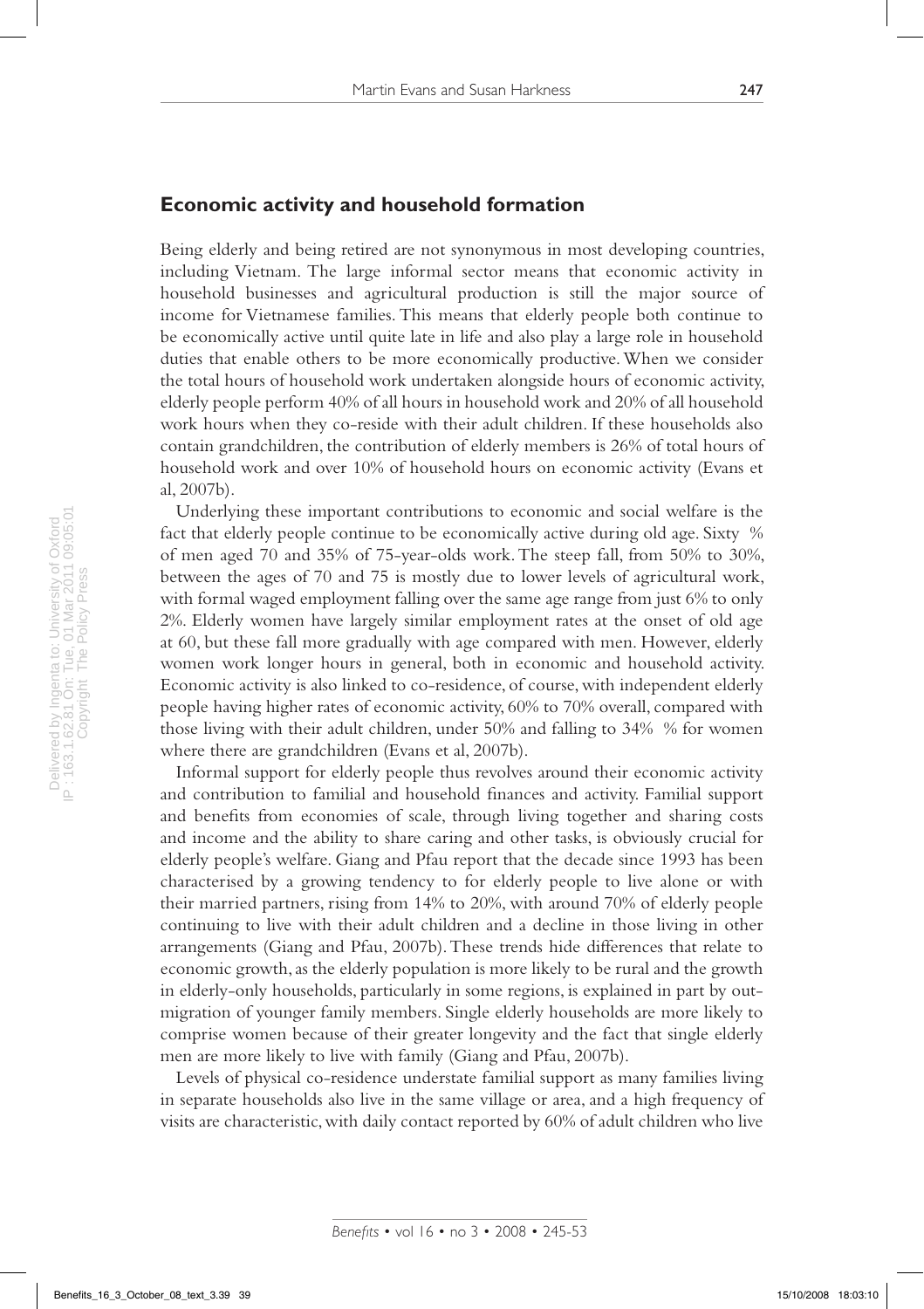near elderly parents and weekly contact characterising the majority of the remainder (Hirschman and Vu, 1996).

#### **Informal transfers**

Informal sharing of money, food, and other goods is the norm in Vietnamese households, and for elderly people such informal support makes up a major component of their income. Cash support from non-resident family members, regular remittances and lump-sum transfers are also received by the majority of elderly people and far outstrip the numbers in receipt of formal state transfers (Cox, 2004). Analysis shows that over 90% of elderly people lived in households that received informal transfers, and that 96% of households that only contained elderly people received such aid. The lowest coverage of informal transfers, both for the elderly and more generally, is seen in minority ethnic populations (Evans et al, 2007b).

The VHLSS survey data in 2006 did not enable us to distinguish between one-off cash sums and more regular remittances. This distinction is important in Vietnam because of the culture of informal gifts of money during the New Year (Tet) festival and at weddings and funerals as well as the more general informal system of cash loans and gifts. The Vietnamese diaspora abroad also sends considerable amounts in international remittances.

On average, elderly people received just less than one million Vietnamese Dong, equivalent to 63US\$, in 2003/04 in informal cash transfers and around 60% of this is in the form of domestic remittances from others in Vietnam. Domestic remittances are ubiquitous but international remittances are more likely to be received in the South of Vietnam, particularly in the region around Ho Chi Minh City (Saigon), which is probably the result of post-war out-migration from that area in the 1970s. International remittances are also highly correlated with high spending on healthcare, suggesting that they are used by a few to pay for expensive medical treatments.

#### **Formal transfers**

The situation of elderly peoples' gains from social protection in Vietnam is not clearcut. The majority of elderly people obtain some help from transfers from payments towards the costs of healthcare. Given that the elderly in general are most at risk of ill health and that the risk of ill health rises with age once elderly, this leads both to greater ad-hoc uptake of healthcare and to their selective voluntary enrolment into state-run health insurance schemes that have been expanded in recent years by the Vietnamese government (World Bank, 2007). Such adverse selection is often abetted by younger members of the family paying the voluntary contributions for elderly members. The income effects of such transfers are not clear. The net result of these payments from healthcare subsidies does lead to gains in access to healthcare but formal and informal user charges result in a net reduction in disposable income as a result.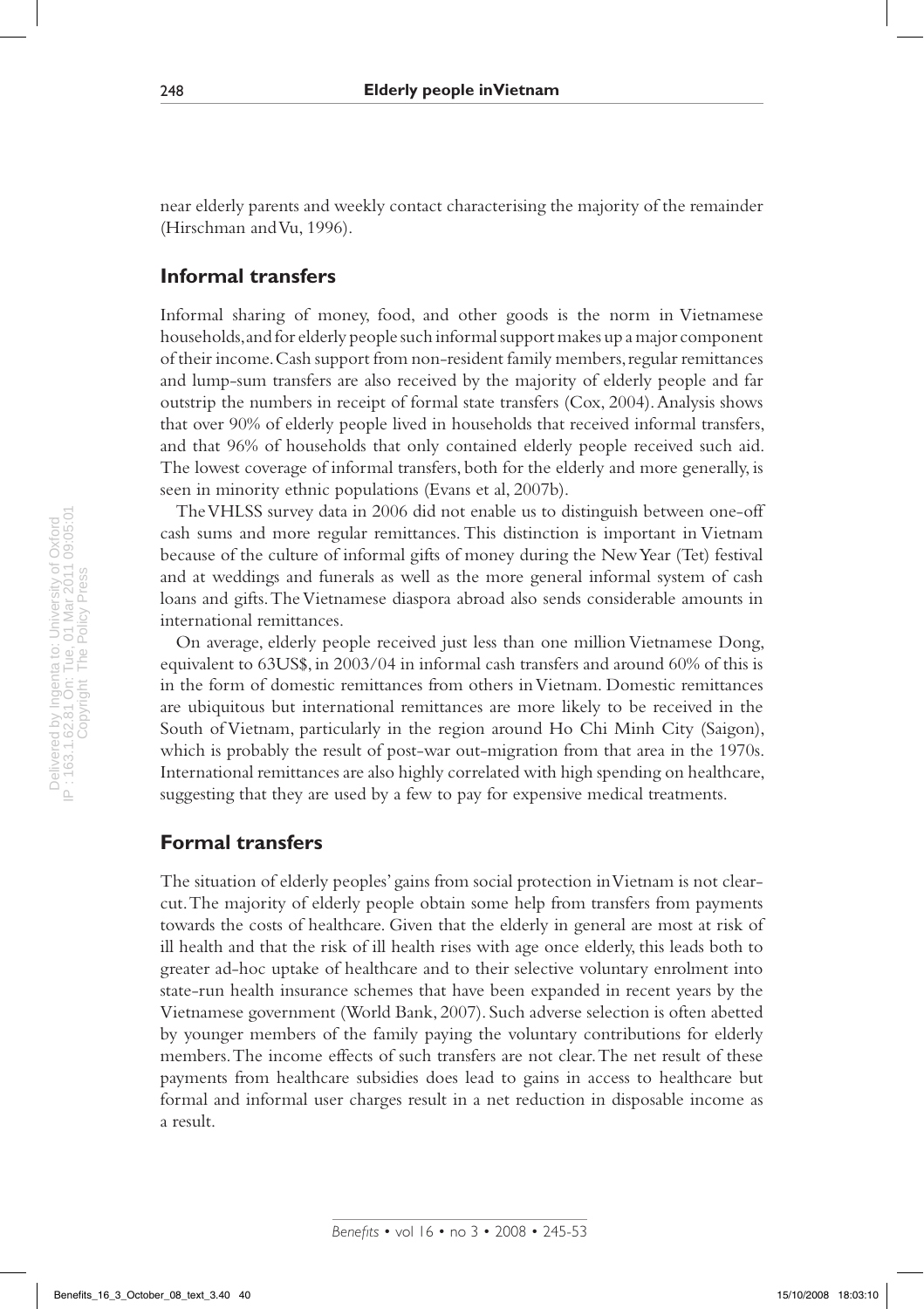As elderly people predominantly live in households with working-age children and often with their grandchildren, they also gain indirectly from all forms of transfers into the household, such as education subsidies and short-term social insurance benefits paid during periods of maternity leave or sickness to any working-age children that fall into formal social insurance systems (a small minority). The net result of this is that over two thirds of older Vietnamese people live in households that receive social protection transfers but many of these transfers are for healthcare costs and do not directly relate to the needs of the elderly people themselves. On the other hand, when we turn to specific forms of social protection for elderly people, retirement pensions and categorical social assistance, such transfers are pooled into household level income and consumption patterns. This additionally means that, for instance, 29% of all children in Vietnam live with elderly people and thus those who receive pensions and social assistance will be helping indirectly to pay for children's school fees and other needs.

Turning to specific provision for the elderly, social insurance retirement pensions, funded through compulsory social insurance payments for those in formal waged employment, are received in only 22% of households containing elderly people. As we argued earlier, the recipients of these are a cohort of ex-state employees in the communist government and state-owned enterprises and their pensions are earningsrelated at the point of retirement. This means that the level of such pensions is very high, and, while they are received by only a minority, they have *on average* a large aggregate impact – over 30US\$ per year – on elderly people's incomes. Fourteen per cent of elderly live in households that receive some form of social assistance funded by general taxation. The majority of these reflect rewards for 'meritorious behaviour' during the wars of liberation and independence and are linked to war disablement or survivorship. A small cadre of 'lucky' elderly people lives in households receiving both war and retirement pensions. Two thirds of elderly people receive no direct social protection in regard to old age. There is a social assistance safety net, funded in the main from general revenues, but also from local funds and augmented by schemes funded from donor aid. However, the coverage of elderly people is meagre and categorical means-tested social assistance applies only to those aged over 90 and those who are severely disabled.

The skewed distribution of pensions depending on individual circumstances, in general rewarding those with higher lifetime incomes than their peers, is made more unequal by current living circumstances, as independent elderly households are more likely to receive pensions and thus the net income is worth more as it is shared across fewer household members. Elderly people living with adult children both with and without grandchildren are less likely to receive pensions and those who do share them across a bigger household pool.

The dilemma of elderly people having higher income but increased likelihood of poverty is thus the result of the interplay between formal and informal social protection. Elderly people in Vietnam are on average slightly better off than younger people, in that households that contain elderly people have higher average per capita incomes. However, informal welfare provision, through a combination of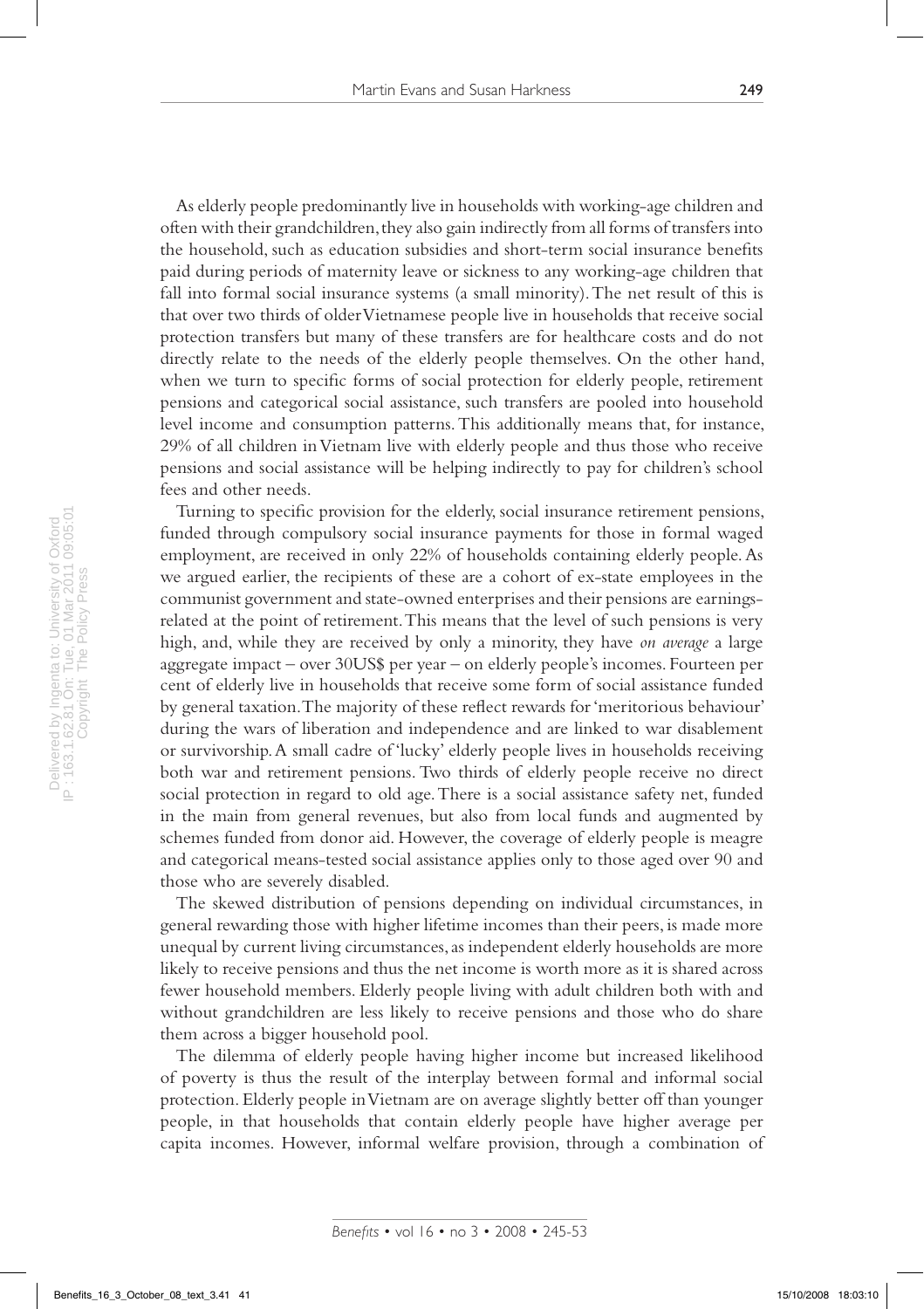co-residence and remittances, compounds the underlying skewed distribution of entitlement to formal social protection. Thus average incomes hide the fact that the majority of elderly people have no entitlement, continue to work in fairly low productive employment and share the pooled income from the more productive labour of their adult children. The net effect is thus a higher risk of poverty if a household contains an elderly person.

### **The reform of social protection and the future of elderly people in Vietnam**

What does all this mean for the future of social protection in Vietnam? Social protection is a priority for the government, but current approaches are hindered by a very fractured and uncoordinated approach (World Bank, 2007). Laying a clear foundation for the future of social protection is under discussion (Justino, 2005). However, these discussions do not form a public debate on social protection. Public debate has a low priority in single-party socialist politics and the Communist Party cadres and insiders hold most sway and impose most inertia. Discussions within the Communist Party and within government (effectively between ministries) are largely about operational scope, funding and influence, and public debate about overall direction is most apparent in differences between donors, particularly between the groups that coalesce around the banks (World Bank and Asian Development Bank especially) and United Nations agencies. However, across all these groups it is clear that funding and sustainability remain key concerns both for current healthcare and health insurance, and for future pensions. At the same time, there is some recognition that levels of current coverage often hide large inadequacies in the system and that healthcare provision is currently ill matched to both the prevalence and costs of ill health (Evans et al, 2008). The evidence base, however, is currently poor and this article demonstrates how evidence is beginning to grow and should, we hope, influence discussion and development of social protection. There is no ingrained institutional culture of 'evidence-based policy' in Vietnam and finance and the evidence base that exist are mostly hidden within the technical discussion papers and mission reports of donor-funded research.

The current position of support for elderly people is clearly the outcome of cohorts of entitlement, either from formal employment or from the war, combined with an overlapping, cross-sectional pattern of coverage for healthcare provision that is based on current need and income. If we take the position of the cohorts, in some regards, pensions for those in formal employment are replacing their ability to earn in household agricultural production in their old age. As Vietnam moves towards greater levels of formal employment, arising from rapid economic development, larger cohorts will build up entitlements over time. Regression analysis confirms this by clearly showing that the probability of receiving social protection is associated with formal employment, public sector employment, higher levels of education, urban residence and underlying factors that are clearly proxies for economic development, such as region and minority ethnic status (with high levels of geographical segregation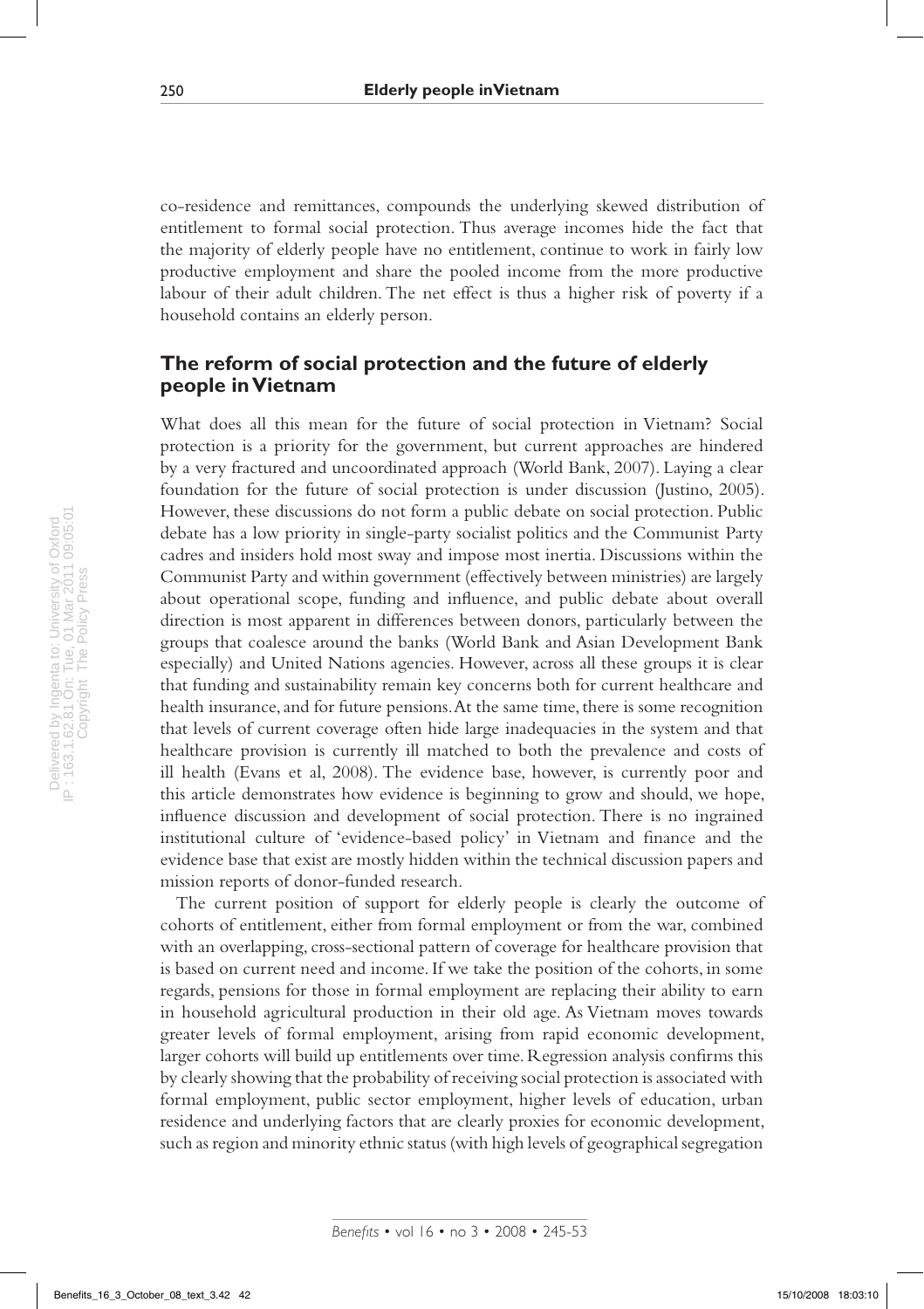of hill-tribe and other ethnic minorities) (Evans et al, 2007b). All the evidence points to an urban, northern, educated elite dominating current pension receipt but to the potential, with continuing economic development, for future pensions to be more widespread.

How can the position of poor, elderly people in Vietnam be improved? The debate on pensions in developing countries has been dominated in the 1990s by the issue of private, funded arrangements versus pay-as-you-go state systems. However, more recent developments in the World Bank are again seeing the crucial importance of categorical social assistance provision alongside informal support, as well as the three 'pillars' of pension from private funds, social insurance and basic retirement pensions (Holzman and Hinz, 2005). There is increasing interest in private pensions in Vietnam, but currently financial markets are probably too underdeveloped to ensure success (Castel, 2007). With an already large financial commitment to paying the pensions of old cadres who are retiring with no social insurance record, the option for additionally funding transitional assistance for private pension development, alongside current commitments, is probably poor. Voluntary social insurance is also an option and is believed to be popular (Bales and Castel, 2006). These long-term concerns need to be prioritised now because Vietnam's population will age dramatically over the next 20 years or so as the post-war population boom reaches pensionable age. But all of these options ignore the current cohort of elderly people without entitlement to pensions. The major issue for today's elderly people is thus the development of appropriate social assistance and social pension provision.

Vietnam has characteristics common to many developing countries, with 'economic systems in such as a sizeable informal sector, incomplete financial markets, segmented labour markets, high income inequality, low coverage rates of public social security, and a large family transfer system' (Trang and Jung, 2007, p 5). While coverage of social insurance pensions will increase, their ability to expand to cover the majority of the elderly population will be constrained by the combination of uneven development across Vietnam, poor levels of compliance with and enforcement of contributions, and the continued prevalence of household-based informal economic production in agriculture and trade. Trang and Jung have made a clear case for expanding social assistance provision for elderly people in Vietnam and other developing countries. The options for Vietnam have been more fully explored by Giang and Pfau in their micro-simulation of a variety of options for social pensions targeted by age and other categorical ways of proxy means testing. Reductions of 60% of the poverty gap for the elderly could occur from a scheme costing just one per cent of GDP (Giang and Pfau, 2008).

Progress on improving social assistance for elderly people is likely to be slow and incremental on current evidence. In 2007, age limits for a means-tested categorical social assistance scheme were lowered from 90 to 85. Support for those who qualify, however, is based on the lowest of four operational poverty lines and this piecemeal progress shows how far financial constraints alongside lack of information and data are holding back a true comprehensive and universal approach to supporting older people in Vietnam.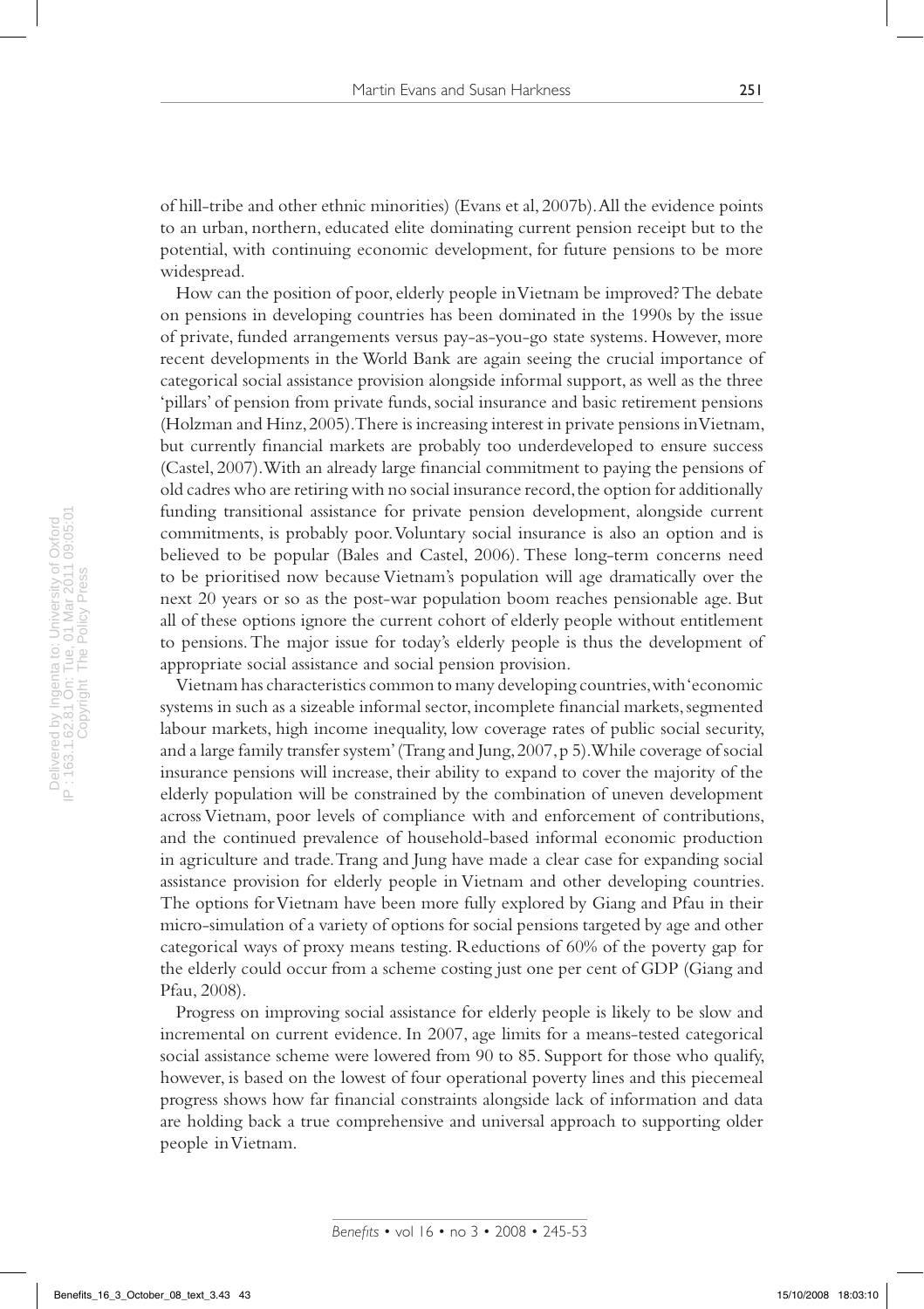Vietnam stands out among developing countries in having a commitment to universal coverage of social protection but does so through a combination of generous social insurance pensions for the few, fairly generous pension provision for war veterans and under-funded provision for the remainder. This pattern of social protection provision certainly echoes some of the history of early forms of social protection in industrialised countries but the underlying commitment is one of modern-day European social policy. How Vietnam resolves these differences will be an important lesson both for other developing countries and for European social policy analysts.

#### **Note**

<sup>1</sup> Martin Evans is an Economic and Social Research Council (ESRC) Research Fellow and acknowledges support from the ESRC under grant number RES-000-27-0180.

#### **References**

- Bales, S. and Castel, P. (2006) *Survey on voluntary social insurance for informal sector in Vietnam: Policy implications*, Hanoi: World Bank
- Castel, P. (2007) *Old age security medium and short-term policies*, Hanoi: World Bank.
- Cox, D. (2004) 'Private interhousehold transfers in Vietnam', in P. Glewwe, N. Agrawal and D. Dollar (eds) *Economic growth, poverty, and household welfare in Vietnam*, Washington, DC: World Bank.
- Evans, M., Gough, I., Harkness, S., McKay, A., Nguyen, H. and Do Lo The, N. (2007a) *How progressive is Vietnamese social security?*, UNDP Vietnam Policy Dialogue Paper 2007/1, Hanoi: United Nations Development Programme.
- Evans, M., Gough, I., Harkness, S., McKay, A., Nguyen, H. and Do Lo The, N. (2007b) *The relationship between poverty and old age in Vietnam*, UNDP Vietnam Policy Dialogue Paper 2007/2, Hanoi: United Nations Development Programme.
- Evans, M., Harkness, S. and Porter, C. (2008) *Ill-health in Vietnam and its outcomes*, UNDP Vietnam Policy Dialogue Paper, Hanoi: United Nations Development Programme.
- Giang, T.L. and Pfau, W.D. (2007b) 'Patterns and determinants of living arrangements of the elderly in Vietnam', in T.L. Giang (ed) *Social issues under economic transformation and integration in Vietnam – Vol 2*, Hanoi: Vietnam Development Forum.
- Giang, T.L. and Pfau, W.D. (2008) *Aging, poverty, and the role of a social pension in Vietnam*, GRIPS Paper 07-10, Tokyo: National Graduate Institute for Policy Studies, available at [www.ageing.ox.ac.uk/publications/106%20long.pdf](http://www.ageing.ox.ac.uk/publications/106%20long.pdf)
- Hirschman, C. and Vu, M.L. (1996) 'Family and household structure in Vietnam: some glimpses from a recent survey', *Pacific Affairs*[, vol 69, no 2, pp 229-49.](http://www.ingentaconnect.com/content/external-references?article=0030-851x()69:2L.229[aid=8510524])
- Holzman, R., and Hinz, R. (2005) *Old age income support in the 21st century: An international perspective on pension systems and reform*, Washington, DC: World Bank.